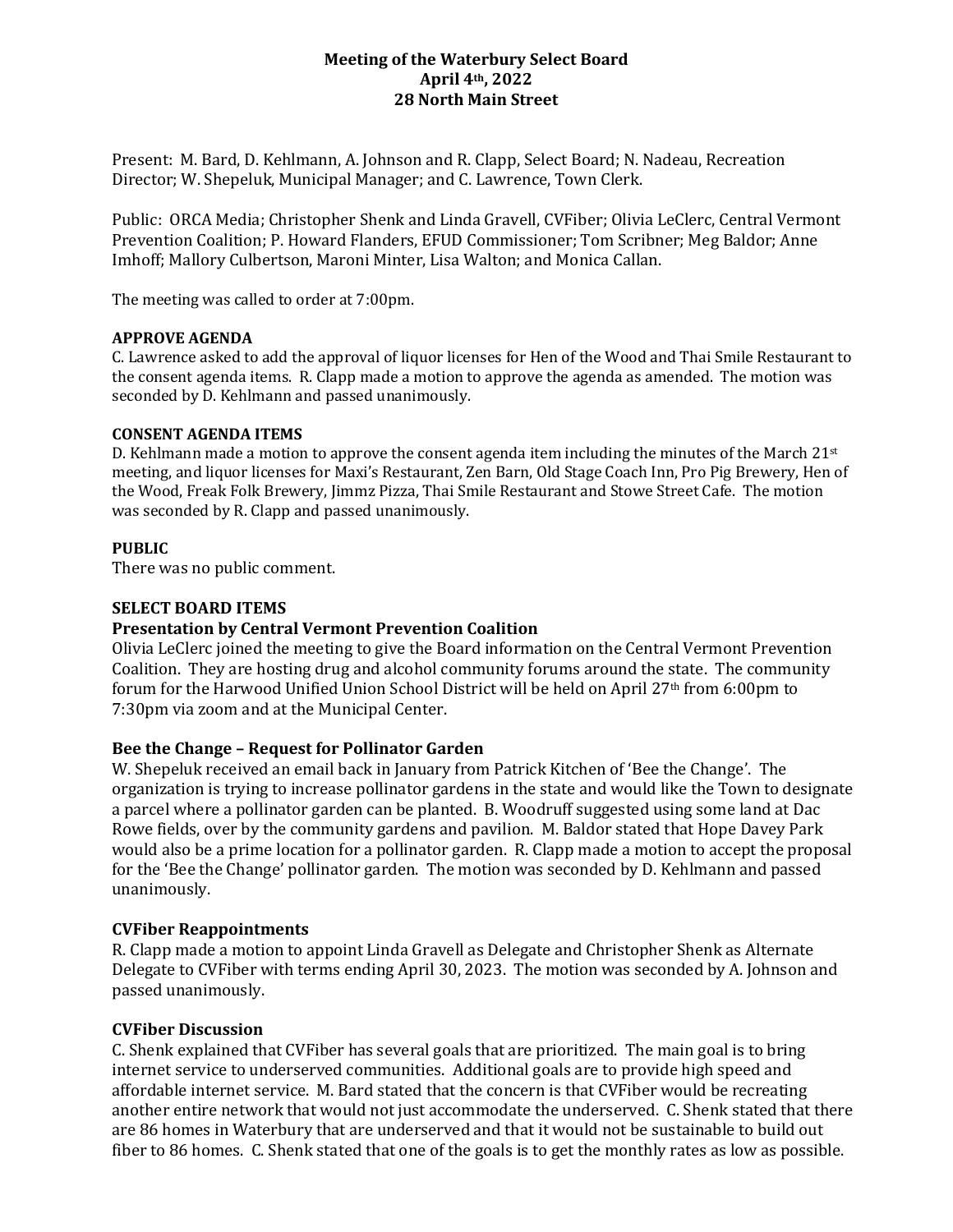W. Shepeluk asked how much of the 72 miles would need to be built to serve the 86 underserved households. C. Shenk explained that the ARPA fund request of \$75,000 and the equal match would be used to run fiber from the back bone to the household and a majority of the almost \$3 million expense comes from grants and federal funding. L. Gravell explained that there is an equity problem and that the Board can specify how the \$75,000 will be spent. R. Clapp asked for information on the constituency that would use the CVFiber internet service. L. Gravell stated that this would take too much time and that the matching funds would be depleted by then. C. Shenk reiterated that time is ticking on the matching funds and that the Board needs to determine the criteria for the funding. M. Bard recommended that the Select Board members address additional questions to L. Gravell or C. Shenk.

## **Discuss Select Board Priorities for 2022**

A. Johnson stated that the 2022 priorities should include the Municipal Manager Search, ARPA funding and planning, to think about the Select Board relationships with the various boards and committees and to create a housing committee. R. Clapp expressed interest in managing the Town finances and to perhaps hear more about the roads. D. Kehlmann also stated interest in prioritizing ARPA funding and to enhance relationships with other boards and committees. M. Bard would like to prioritize the search for a Municipal Manager, to stay on top of the ARPA process, to attend some board and commission meetings, to meet with various town departments, to ask RW to present the housing study, and to consider a charter. W. Shepeluk stated that the priority of the Manager and staff is to execute what the voters approved.

# **Draft VLCT Contract – Municipal Manager Search**

P. H. Flanders was present to discuss the Municipal Manager search. Both the Board and Commissioners have seen a draft of the contract with VLCT. P. H. Flanders shared comments and questions from the EFUD Commissioners. R. Clapp made a motion that M. Bard and D. Kehlmann represent the Select Board with VLCT on the Municipal Manager search. The EFUD Commissioners will appoint two members and then a meeting will be scheduled with VLCT.

## **MANAGER'S ITEMS**

## **Discuss ARPA Administration and Compliance**

W. Shepeluk explained that there is an ARPA reporting period looming (March 2021 – March 2022). Some decisions have been made as to how to use some of the funds, but no funds have been spent to date. A new Department of Treasury Rule states that ARPA funds can be used for lost revenue up to \$10 million. Waterbury has APRA funds of approximately \$1.5 million. This will be discussed at the next meeting. ARPA funds must be appropriated by 2024 and spent by 2026. R. Clapp made a motion to appoint N. Nadeau the authorized representative and W. Shepeluk the secondary representative for ARPA funding administration. The motion was seconded by D. Kehlmann and passed unanimously.

## **Update on Wage and Salary Ranges**

W. Shepeluk had previously distributed a memo on employee pay ranges and explained that pay raises typically take place in April. W. Shepeluk reviewed the pay ranges for municipal staff. D. Kehlmann made a motion to approve the new pay ranges. The motion was seconded by R. Clapp and passed unanimously.

W. Shepeluk stated that the Town will be advertising for a new full time recreation position. W. Shepeluk recommended that the position of Recreation Director be changed to Director of Recreation and Community Services that would be a salaried position with increased responsibilities and asked the Board to give it some consideration.